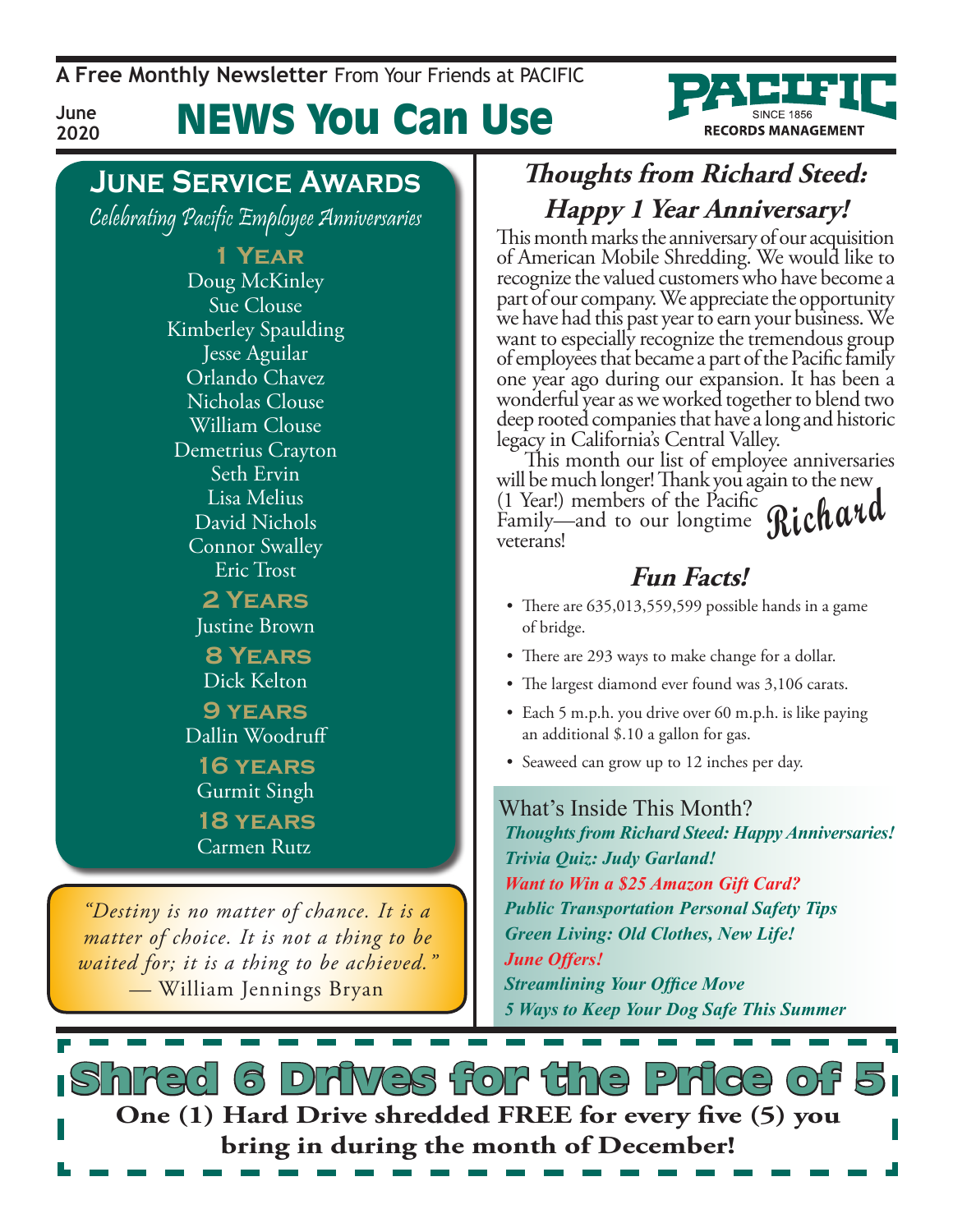#### **Trivia Quiz: Judy Garland!**

Judy Garland was born on June 10, 1922. She was a star of screen and stage. Find out how much you know about this leading lady with this trivia quiz.

- 1. What was Judy Garland's birth name?
- 2. What studio did Judy work for?
- 3. In the film "Summer Stock," Judy sang one of her most famous tunes. What was it?
- 4. What was Judy's signature song?
- 5. Judy had three children: Joey Luft, Lorna Luft, and who?
- 6. How many times was Judy married?
- 7. Judy starred in one film with Fred Astaire. What was that film?
- 8. Where was Judy born?
- 9. Fittingly, the day after Judy died, this was spotted in Kansas. What was it?
- 10. How old was Judy when she died?

*Answers on Back Page!*

#### **Public Transportation Personal Safety Tips**

Using public transportation can save you money and get you to your destination efficiently. To make your ride as safe as possible, keep these personal safety tips in mind.

1. Plan out your route ahead of time. Consult online schedules to map out the best path to your destination and to find out how much money you'll need. This will keep you from becoming disoriented or distracted while traveling.

2. Wait in a lighted or busy area. Try to avoid dark or unoccupied waiting spaces. Stay close to other riders as you wait, and board the bus or train as soon as it arrives.

3. Be aware of your surroundings. Traveling on public transportation is not a good time to take a nap or to tune out your environment. Watch for altercations or disturbances that could put you at risk. Refrain from wearing headphones or earbuds, or becoming too enthralled in the latest bestselling novel—these could distract you and make you a potential target.

4. Do not have your wallet or money in sight. Keep your personal belongings neatly inside your bag, briefcase, backpack, or purse. Hook your arm through your bag to keep it snuggly against your body. But if someone does try to rip your bag out of your hands, don't put up a fight. Remember that your safety is more important than your property.

5. On a train or bus, ride as close as possible to the operator or driver. Criminals tend to see them as authority figures and are less likely to ply their trade in that area of the cabin. If someone bothers you, notify the operator immediately.

#### **June Holidays and Events**

#### **Daily Observances:**

1 Say Something Nice Day 4 Intl Day of Innocent Children Victims of Aggression 5 National Donut Day 5 World Environment Day 6 National Trails Day 6 National Yo-Yo Day 7 National Cancer Survivors Day 8 World Oceans Day 8 Upsy Daisy Day 11 National Nursing Assistants Day 12 National Jerky Day 13 World Juggling Day 14 Family History Day 14 Flag Day 14 World Blood Donor Day 15 Nature Photography Day 15 World Elder Abuse Awareness Day 17 World Day to Combat Desertification and Drought 18 Recess at Work Day 19 Work at Home Fathers Day 19 World Sauntering Day 20 World Refugee Day 20 Summer Solstice 21 Family Awareness Day 21 Father's Day 21 Go Skateboarding Day 21 Husband Caregiver Day 21 Naitonal Daylight Appreciation Day 22 Baby Boomers Recognition Day 23 Let It Go Day 23 National Columnists Day 23 Runner's Selfie Day 23 International Widows Day 23 Public Service Day 25 National Handshake Day 26 Take Your Dog to Work Day 27 Decide to Be Married Day 28 Log Cabin Day **Monthly Observances:** Adopt a Shelter Cat Month African-American Music Appreciation Month Audiobook Appreciation Month Cancer from the Sun Month Cataract Awareness Month Child Vision Awareness Month Children's Awareness Month

- Dairy Alternatives Month
- Effective Communications Month Entrepreneurs "Do It Yourself" Marketing Month

The material contained in this newsletter is for informational purposes only and is based upon sources believed to be reliable and authoritative; however, it has not been independently verified by us. This newsletter should not be construed as offering professional advice. For guidance on a specific matter, please consult a qualified professional.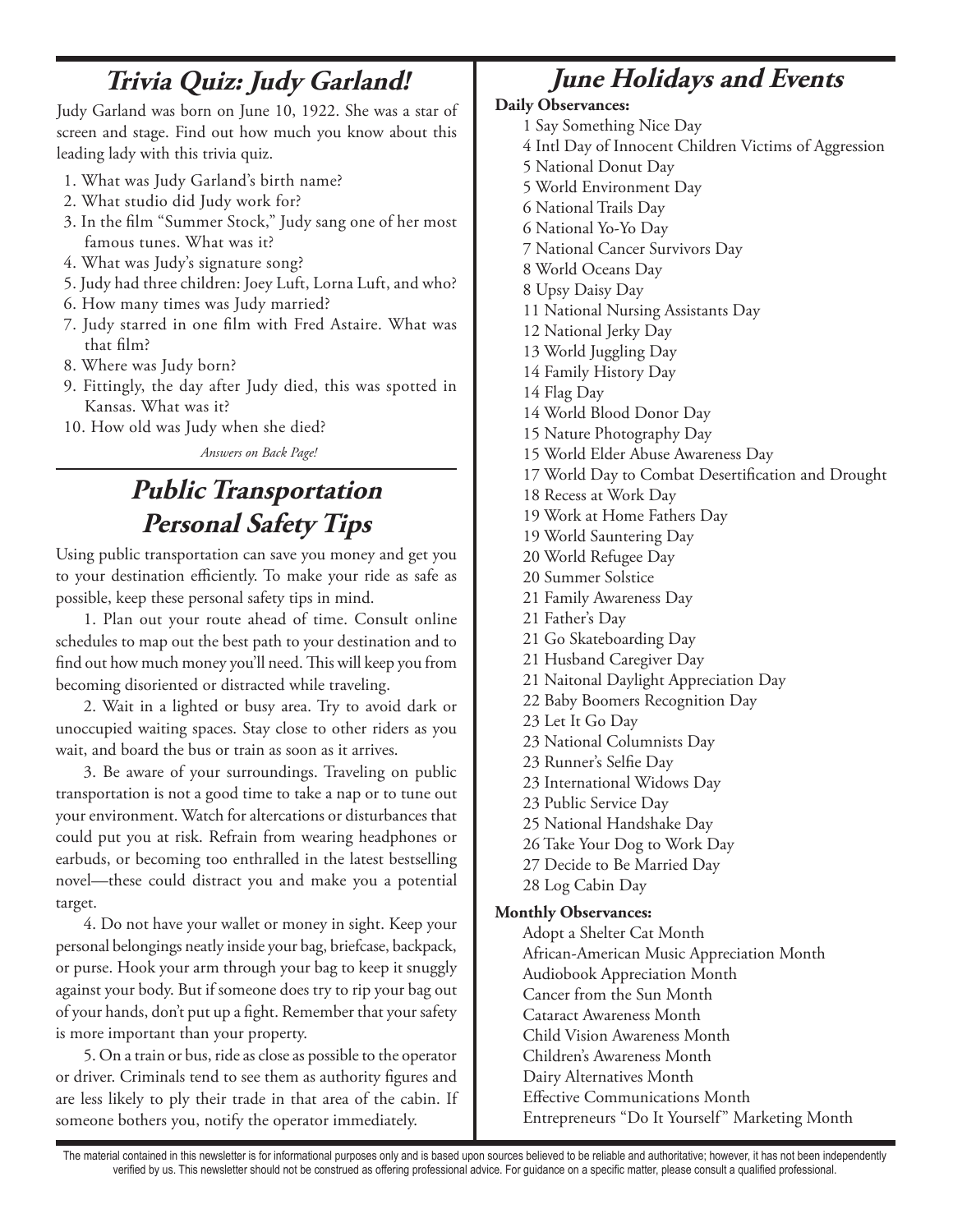## PacBlog

#### **Protecting Your Business Information During COVID-19**

PacBlog is the monthly web log of Pacific Records Storage To read this month's installment, please click the title below[.](http://pacific-records.com/5-advantages-of-a-local-shredding-and-destruction-provider) [https://pacific-records.com/protecting-your](https://pacific-records.com/protecting-your-business-information-during-covid-19)[business-information-during-covid-19](https://pacific-records.com/protecting-your-business-information-during-covid-19)

You may also access the PacBlog at the URL below. There you will find this month's installment along with archives of previous installments.

**http://pacific-records.com/category/pacnews**

### **Have A Question For Us?**

We love to hear from all our good friends and clients who enjoy reading our monthly newsletter. If you have a question related to off-site document storage, shredding, media vaulting, or document imaging, please feel free to give us a call or send us an email.

**(888) 893-6054 or info@pacific-records.com**

#### **Do You Want To Win A \$25 Amazon Gift Card?**



Each month we'll give you a new challenge of some type. All those who reply with a correct answer are eligible to win. At the end of the month we'll draw the name of one lucky winner.

Here is this month's challenge: Apples, ice, and flowers can do it. Pears, stones, and coins can't.

#### **Last Month's Answer to:**

**A Salt!** *What do you call it when someone throws sodium chloride at you?*

**Last month's Winner: Cheryle Pickle, CMPE Human Resources Manager** 

Email your answer to **info@pacific-records.com**

#### **Green Living: Old Clothes, New Life!**

With the warm weather here, many of us are going through the process of swapping out our wardrobes. We may find ourselves sorting through clothes that have gone out of style, no longer fit, or that we're just plain bored with. But before you gather up your closet's undesireables and head for the nearest trash bin, consider this: the EPA (Environmental Protection Agency) estimates that textiles comprise roughly five percent of landfill mass. However, 99% of those textiles are reusable, and should be recycled.

Fortunately, options for recycling old clothing abound.

Instead of throwing out that shirt, revive a frayed collar by carefully cutting it off, flipping it over, and reattaching it for a look that's good as new. Cut those holey winter blue jeans into summer shorts, or patch them with pieces of cloth from a another pair that's too far gone to mend. Disguise stains with iron-on patches. Have fun and get creative! Find the joy in hemming an old skirt, or replacing buttons on a shirt. Performing these relaxing and rewarding activities can cheaply and easily liven up an old wardrobe and help save our landfills.

*"No one realizes how beautiful it is to travel until he comes home and rests his head on his old familiar pillow.*" — Lin Yutang



"Sorry. I'm used to meeting on Skype."

# **3 months FREE secure Destruction services**

*Get 3 months of free Secure Destruction service when you sign up for a new Secure Destruction account with a one-year agreement. Just mention this coupon! Email info@pacific-records.com for more information.*